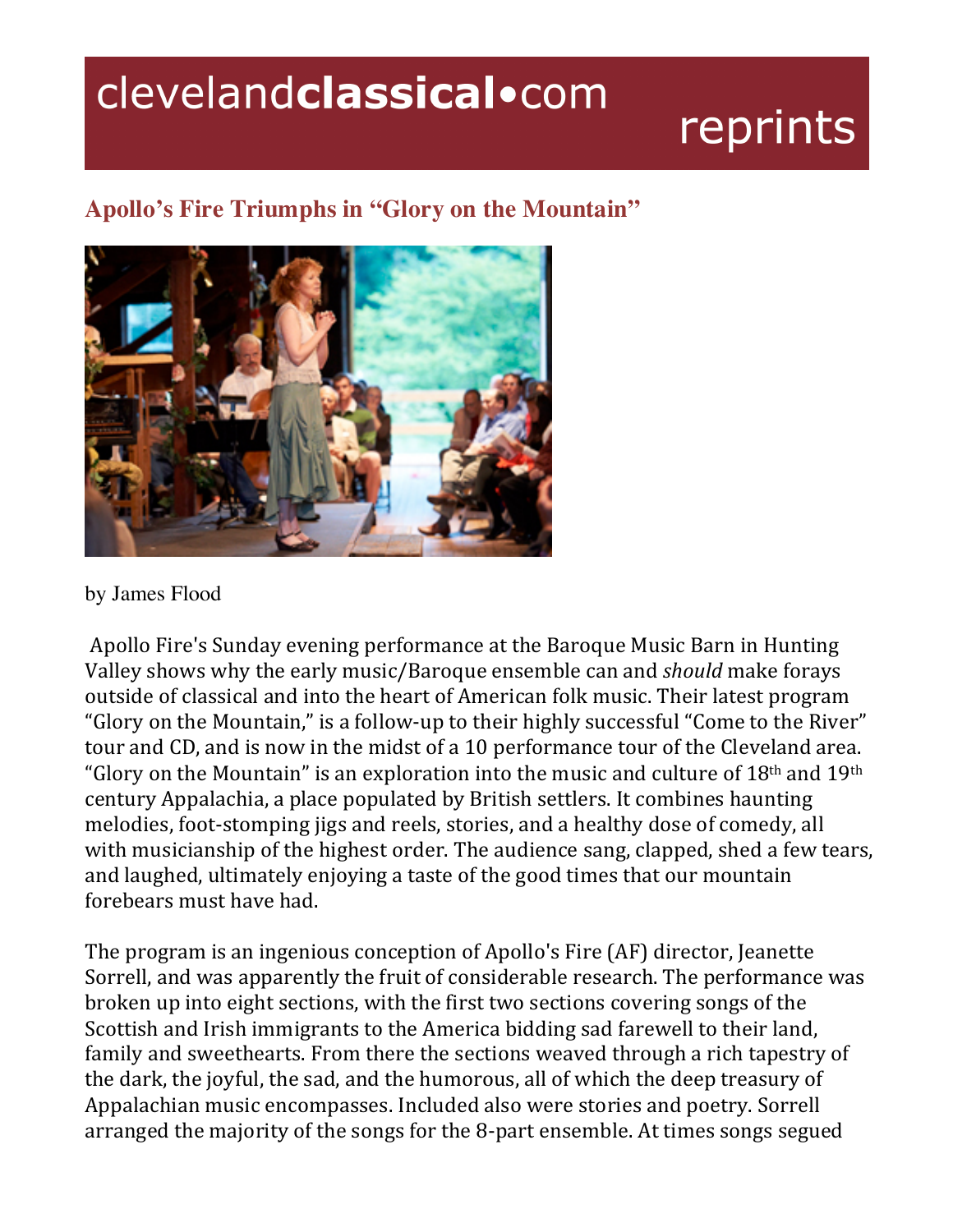seamlessly into one another to add to the sense of a journey through time. In a few instances an instrumental song would start out very simply with one or two players then gradually add more members building to a rollicking climax. The performers all wore clothing that conjured the styles of 19<sup>th</sup> century mountain folk. The logic of song sequence and changes of moods were beautifully placed and yielded a powerful effect.

Soprano Amanda Powell and tenor Ross Hauck did a superb job of fronting the performance with singing and dramatizations. Both are accomplished and welltraveled veterans of classical vocal performance, but also come from backgrounds that included Appalachian music. Along with their history, their natural musical talent, and ample acting skills, they were fully capable of entering into the style of Appalachian music as well as taking on mountain folk personae.

Amanda Powell has a lovely, light and smooth soprano voice. She sometimes adds generous ornamentation and knows how to pull back on operatic resonance for an authentic folk style. Particularly moving was her passionate performance of "Once I Had a Sweetheart."

Ross Hauck possesses a powerful voice and took on a "good ol' boy" personality. His formidable unaccompanied performance of "Just Before the Battle, Mother" was magnificently interpreted. As "Just Before the Battle" concluded, Powell joined Hauck for a very moving unaccompanied version of the southern spiritual "Go March Along" whose text dovetailed beautifully with the previous song. Also of special note were their powerful duets in the spiritual "Oh Mary, Don't You Weep" and "Wayfaring Stranger." Powell and Hauk also spiced up the program with a good bit of comedy, which apparently included some improy. Even Sorrell sometimes seemed to be pleasantly caught off guard.

The instrumentalists Sorrell gathered for the ensemble were a select crew. Each deserves special mention. Often playing in unison, the fiddle, hammered dulcimer, wooden flute, and harpsichord achieved a tight ensemble in those fast and exuberant dance melodies that are so characteristic of Appalachian music and its antecedents. The players even broke into vocal harmony together at times to nice effect. Amanda Powell and hammered dulcimer player Tina Bergman sometimes added percussion.

While her bio boasts accomplishments as a classical violinist, Susanna Perry Gilmore played fiddle with precision and verve. She is the real McCoy.